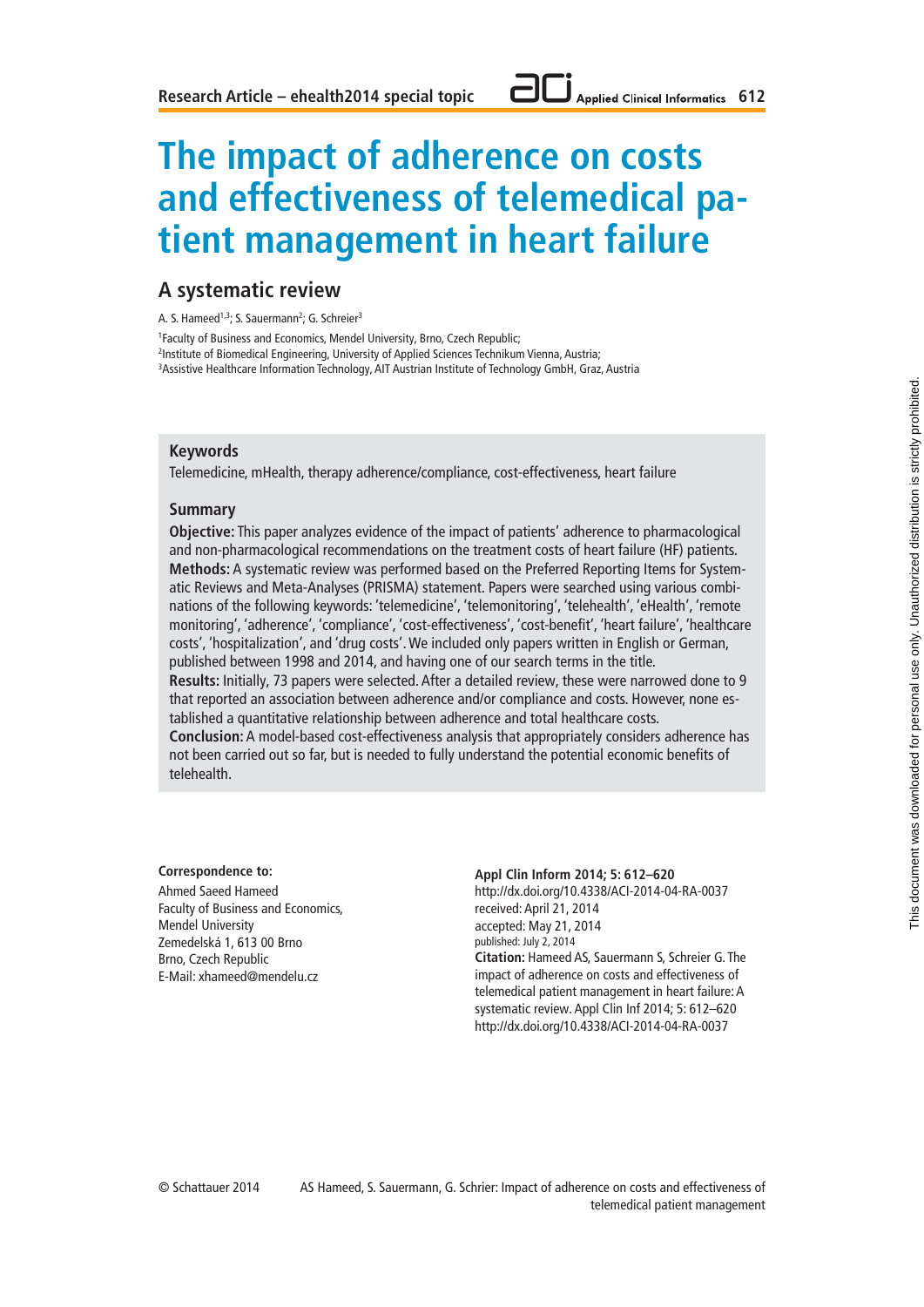#### **Applied Clinical Informatics 613**

### **Introduction**

The Austrian federal government has defined, for the period 2013–2016, a large number of strategic objectives to improve the national healthcare system [1]. One of those objectives is the establishment and evaluation of telemedicine services. These are considered to significantly contribute to optimizing and strengthening the efficiency of healthcare processes. At the same time, within the scope of the eHealth action plan 2012–2020, the European Union has committed itself to enhancing efforts on data collection and benchmarking activities in healthcare, recommending that relevant national and international bodies include more specific eHealth indicators and assess the impact and economic value of eHealth implementation [2].

The World Health Organization (WHO), defines adherence as 'the extent to which a person's behavior – taking medication, following a diet, and/or executing lifestyle changes, corresponds with agreed recommendations from a health care provider' [3]. It is important to distinguish between the terms 'adherence' and 'compliance'. Adherence implies that the patient agrees with and actively implements the recommendations of the healthcare provider. In contrast, compliance implies that the patient is acting passively according to the provider's orders. Poor patient adherence to pharmacological recommendations is one of the major causes of avoidable healthcare costs [4]. Since the number of patients with chronic diseases is growing constantly, the importance of patient adherence is simultaneously increasing.

To evaluate telemedicine services from an economic perspective, it is necessary to identify crucial economic factors affecting the adoption and acceptance of telemedicine among patients and healthcare providers. However, it is difficult to find appropriate methods for measuring these economic benefits. Thus, it is difficult to determine the added value of telemedicine services. The clinical advantages of telemedicine services for chronic heart failure (chronic HF) patients were proven for the first time in Austria in the MOBIle TELemonitoring in Heart Failure Patients (MOBITEL) clinical trial. It was found that the associated amount of effort needed to manually enter the collected data clearly influenced patient adherence. Several trial participants stopped collecting their data before the end of the trial for various reasons, including usability [5]. A second, large-scale, Austrian pilot study based on mHealth investigated diabetes patients' adherence using two different telemedicine technologies (Web, and Applications or Apps). The results showed that the adherence rate was higher for patients using Apps than those using the Web [6]. These Austrian examples indicate that the use of appropriate monitoring technology affects patients' adherence, and that adherence is strongly related to the acceptance of these services and their ability to reduce healthcare costs.

As Ramaekers et al. [7] have already shown, the improvement in treatment and quality of life of patients using telemedicine services is largely because of their adherence to pharmacological and non-pharmacological recommendations. Improving patients' adherence is thus expected to have a major impact on disease progression and mortality, as well as improve patients' quality of life. Improving adherence could reduce expensive hospitalizations, which would facilitate the propagation of telemedicine services and lower total healthcare costs.

# **Objectives**

This study conducts a systematic review of the published literature to analyze the economic impact of chronic HF patients' adherence to treatment recommendations and the cost-effectiveness of telemedicine services for this patient population. The focus was on the economic aspects of patients' adherence as a basis for properly including adherence factors in subsequent economic modeling approaches.

# **Methods**

A multi-stage procedure was employed, following the recommendations specified in the Preferred Reporting Items for Systematic Reviews and Meta-Analyses (PRISMA) statement (▶ Figure 1) [8]. In Stage 1, the three authors defined a set of keywords and corresponding technical terms: 'telemedi-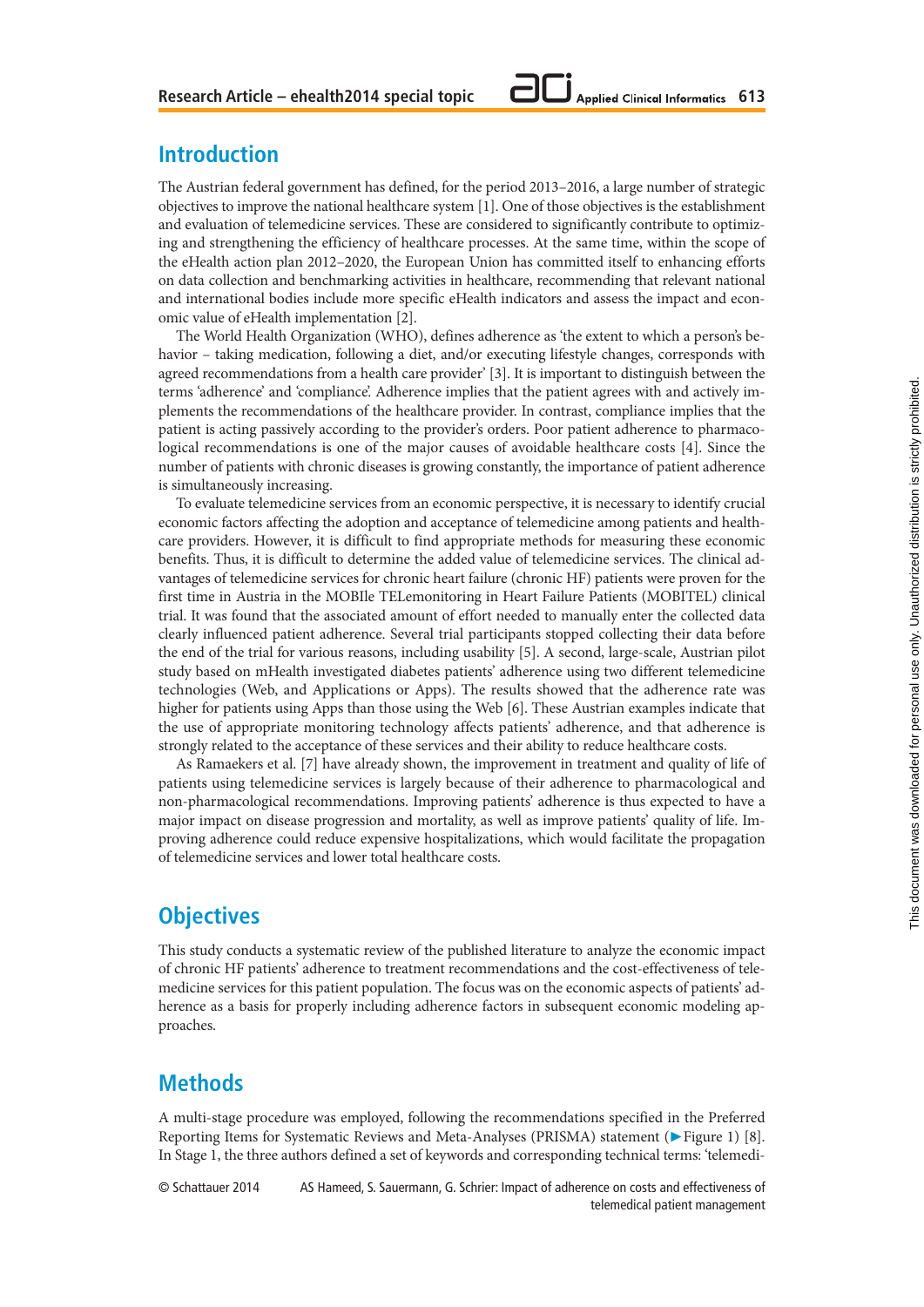cine', 'telemonitoring', 'telehealth', 'eHealth', 'remote monitoring', 'adherence', 'compliance', 'cost-effectiveness', 'cost-benefit', 'heart failure', 'healthcare costs', 'hospitalization', and 'drug costs'. We used combinations of two or more (using the AND operation) of these terms to search PubMed [9] and Google Scholar [10] for appropriate research articles.

**Applied Clinical Informatics 614** 

We felt that it was necessary to include both 'compliance' and 'adherence' as keywords so that we could cover a wide spectrum of papers. We did not use medical subject headings (MeSH) because these terms were too coarse. We found 73 potential papers: 46 journal articles, 19 technical reports, 1 bachelor thesis, 3 master theses, and 4 PhD theses. We included only papers written in English or German, published between 1998 and 2014, and having one of our search terms in the title.

In Stage 2, we reviewed the abstracts of these 73 papers to determine their actual relevance. We excluded 22 articles for the following reasons: purely technical focus, lacking the characteristics of a research paper, or being out of scope.

In Stage 3, we conducted a full-text review of the 51 remaining papers. We examined the following:

- 1. Whether the papers analyzed adherence to pharmacological and non-pharmacological recommendations
- 2. Whether the papers reported the impact of adherence on the reduction of healthcare costs (the sum of medical procedure costs and drug costs)
- 3. Whether the papers specified the healthcare method (telemedicine versus standard care)

Only 9 articles met the above criteria and were included in the qualitative synthesis. They had been selected using the following groups of terms: 'telemedicine, eHealth, adherence, heart failure', 'telemonitoring, cost-effectiveness, heart failure', 'adherence, telehealth, heart failure', 'compliance, telemonitoring, cost-effectiveness, heart failure', and 'hospitalization, adherence, healthcare costs'.

## **Results**

▶ Table 1 provides an overview of the articles finally selected for review. The selected articles differed considerably in the sample size ( $n = 20-863$ ) and duration of patients' participation (3-41) months). The studies covered a wide geographical area, including countries from North America, Europe, and Asia.

Each article's priority in addressing adherence and compliance depended on its main focus. Articles with a high number of references to these terms (as shown in the column 'Adherence/compliance') usually discussed these issues more extensively in the text.

Banka et al. reported that full adherence to guideline-directed therapies can reduce healthcare costs for HF patients with reduced ejection fraction, using standard healthcare methods [11]. Financial support, such as co-payment for prescribed medications or providing financial incentives for patients, increases medical adherence and reduces the risk of hospitalization. However, only standard healthcare methods, not telemedicine, were used in this study.

Chen et al. [12] provided three different components of telemedicine services to patients with cardiovascular diseases: real-time transmission of biometric data, telephone exchanges between patients and healthcare teams, and 24-h analytical and decision-making support. They found that synchronous (real-time) telehealth services reduced the cost of the treatment of inpatients by reducing the duration and risk of hospitalization. However, they did not analyze the impact of patients' adherence on the cost of telemedicine services.

De Lusignan et al. examined the effectiveness of telemedicine services for patients with chronic HF. Patients in their sample were randomly assigned to a telemedicine or standard care group. For both groups, the compliance rate for non-pharmacological recommendations (weight, pulse, and blood pressure [BP]) was between 75% and 90%. The telemedicine group had better compliance than the standard care group for collecting prescriptions for their cardiac medication, which has consequently led to an increase in medication costs. [13]. De Lusignan et al. focused on compliance to pharmacological recommendations and the associated medication costs only. They did not consider costs of medical procedures.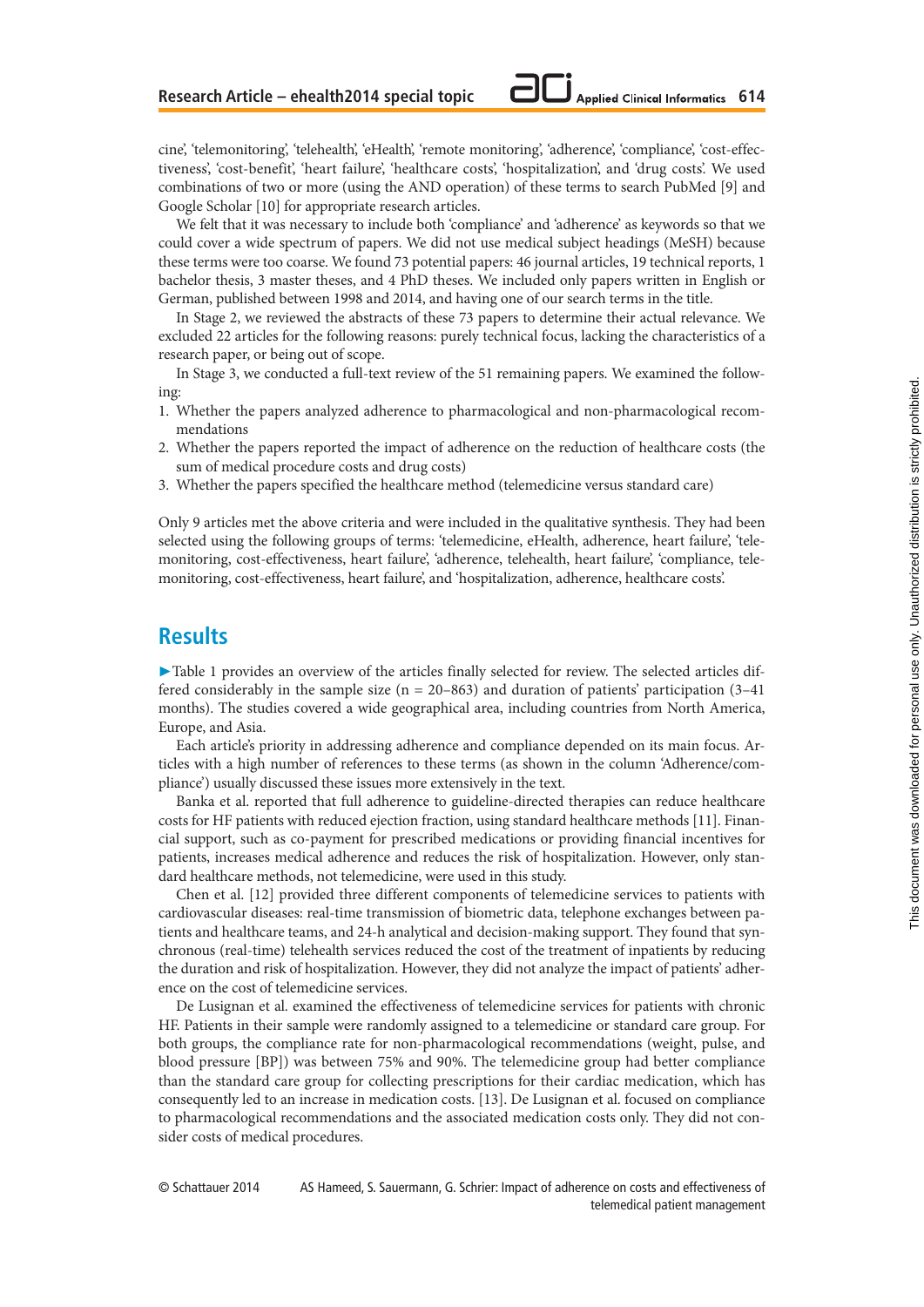Guzman-Clark et al. analyzed predictors and outcomes of adherence of HF patients (in geriatrics, ambulatory/primary care, and home care services) using an asynchronous telemonitoring device. The results indicated a significantly higher mean adherence rate among HF patients using the telemedicine device in the ambulatory/primary care group. In the first 30 days of observation, comorbidity had a weak negative relationship with mean adherence. This study focused mainly on adherence related to the use of telemedicine devices and patients' outcomes. The authors did not evaluate whether adherence could predict reduced treatment costs [14].

**Applied Clinical Informatics 615** 

Heinen-Kammerer et al. examined the cost-effectiveness of telemonitoring services for patients with HF compared with standard healthcare methods. They concluded that telemonitoring services reduced treatment costs and re-hospitalization rates [15]. However, they did not examine the relevance of patients' adherence to pharmacological and non-pharmacological recommendations.

In Pandor et al.'s systematic review, only 5 of the 21 included studies reported adherence (compliance) rates to the intervention. Adherence rates ranged between 55.1% and 84% for structured telephone support (STS) and between 81% and 98.5% for home telemonitoring (TM) [16]. These rates were related to only clinical effectiveness; Pandor et al. did not discuss how adherence influences treatment costs.

In a randomized controlled trial in which patients with HF received either standard care or telemonitoring, Ramaekers et al. found increased adherence and disease-specific knowledge among the telemedicine group. Both the telemedicine and standard care groups reported an average 89% adherence rate for appointments, taking prescribed medication, and smoking and alcohol restriction. They had medium adherence rates (70–75%) for daily weighing and sodium and fluid restriction, but low adherence rates (65%) for physical exercise [7]. This study focused on the impact of telemonitoring devices on disease-specific knowledge as well as adherence to non-pharmacological recommendations. It did not examine adherence to pharmacological recommendations and its effects on treatment costs.

Rohde et al. did not primarily focus on telehealth interventions. However, they present a detailed comparison of results of the published studies on the cost-effectiveness of HF therapies. Information about patients' adherence and the related reduction in treatment costs was not available [17].

Sokol et al. confirmed that high levels of pharmacological adherence (80–100%) for diabetes, hypertension, and hypercholesterolemia treatments reduced hospitalization rates and consequently all-cause healthcare costs [18]. However, they did not find any significant cost reduction related to high levels of pharmacological adherence among patients with congestive HF. Further, their sample was limited to patients using standard healthcare methods, not telemedicine.

Our review has shown outcomes differed across research groups. Some of the findings regarding the impact of patients' adherence to pharmacological recommendations on healthcare costs are partly contradictory (e.g., Sokol versus Banka). The reported cost reduction depended strongly on whether standard care method or telemedicine was used, as well as on the disease to be treated. Furthermore, because of the time frame within which these studies were carried out (from 1998 to 2014), it is necessary to consider technological developments during this period while interpreting these results, since these developments affect usability and other features of telemedicine services.

### **Discussion**

The method used in this systematic review was based on the PRISMA statement. We used a structured process for the identification and review of relevant literature.

We found that using only a small number of individual reference terms to identify the appropriate literature was not effective. A combination of several groups of terms was necessary to increase success rate in the search process. The approach used to conduct the systematic review was deemed appropriate despite the small amount of literature found that dealt with adherence and telemedicine services. The potential problem of low inter-rater reliability in our analysis was not an issue, since only one person was involved in the final round of the review process.

An in-depth aggregation of results using a meta-analysis would require the definition of a common set of criteria (e.g. objective of the study, duration and type of treatment, technology used, type of disease and comorbidity, and demographics of the participants) that ideally would be shared by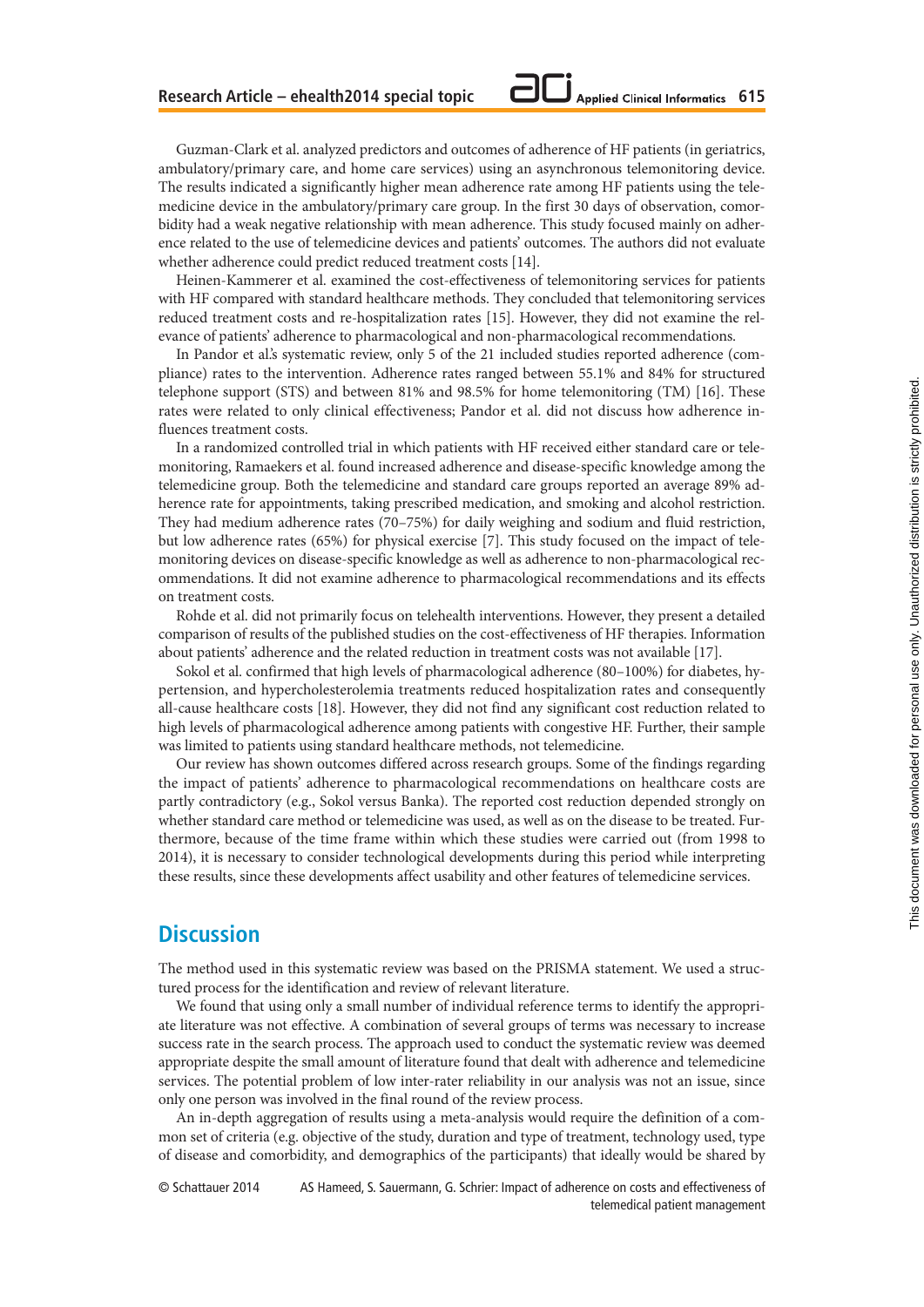the studies to be included. In the small number of relevant articles reviewed in this study, each group of authors had defined its own set of criteria. No general statement can be made regarding the impact of adherence on healthcare costs for patients with HF.

**Applied Clinical Informatics 616** 

A holistic assessment of all relevant economic costs and outcomes related to patient adherence is therefore still needed. There is currently no evidence that increased patient adherence to pharmacological and non-pharmacological recommendations, supported by using telemedicine services, has led to a reduction in treatment costs (e.g. medical procedures, emergency room admissions, hospitalization, and nursing costs) for HF patients. Economic evaluation of telemedicine services was not a primary objective of the reviewed research papers.

# **Conclusion**

The present review indicates the absence of an explicit examination of how adherence to pharmacological and non-pharmacological recommendations affects total healthcare costs.

A model-based cost-effectiveness analysis, with an appropriate and standardized conceptualization of adherence, has not yet been done. Such an analysis is needed to further elucidate the impact of adherence on the cost-effectiveness of telemedicine services for patients with chronic HF.

#### **Clinical Relevance Statement**

In the future, clinicians will increasingly need to decide whether telehealth components should be included in the routine treatment of chronically ill patients. Telehealth services can significantly influence adherence and vice versa, but the cost-related benefits of adherence are yet unclear.

#### **Conflict of Interest**

The authors declare that they have no conflicts of interest in the research.

#### **Human Subjects Protections**

Human and/or animal subjects were not included in the project.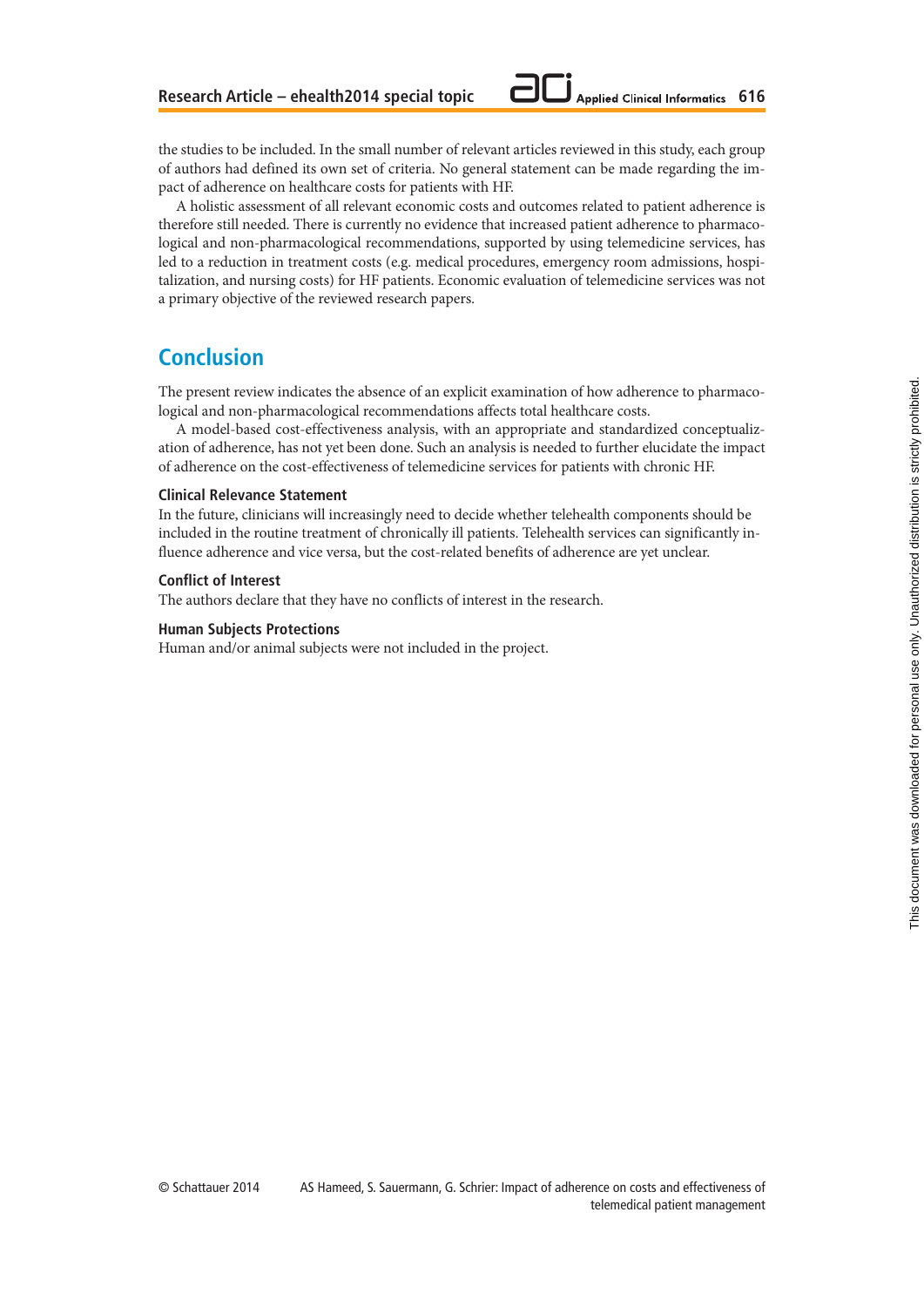### **Research Article – ehealth2014 special topic**





**Fig. 1** Preferred Reporting Items for Systematic Reviews and Meta-Analyses (PRISMA) flowchart of the systematic review.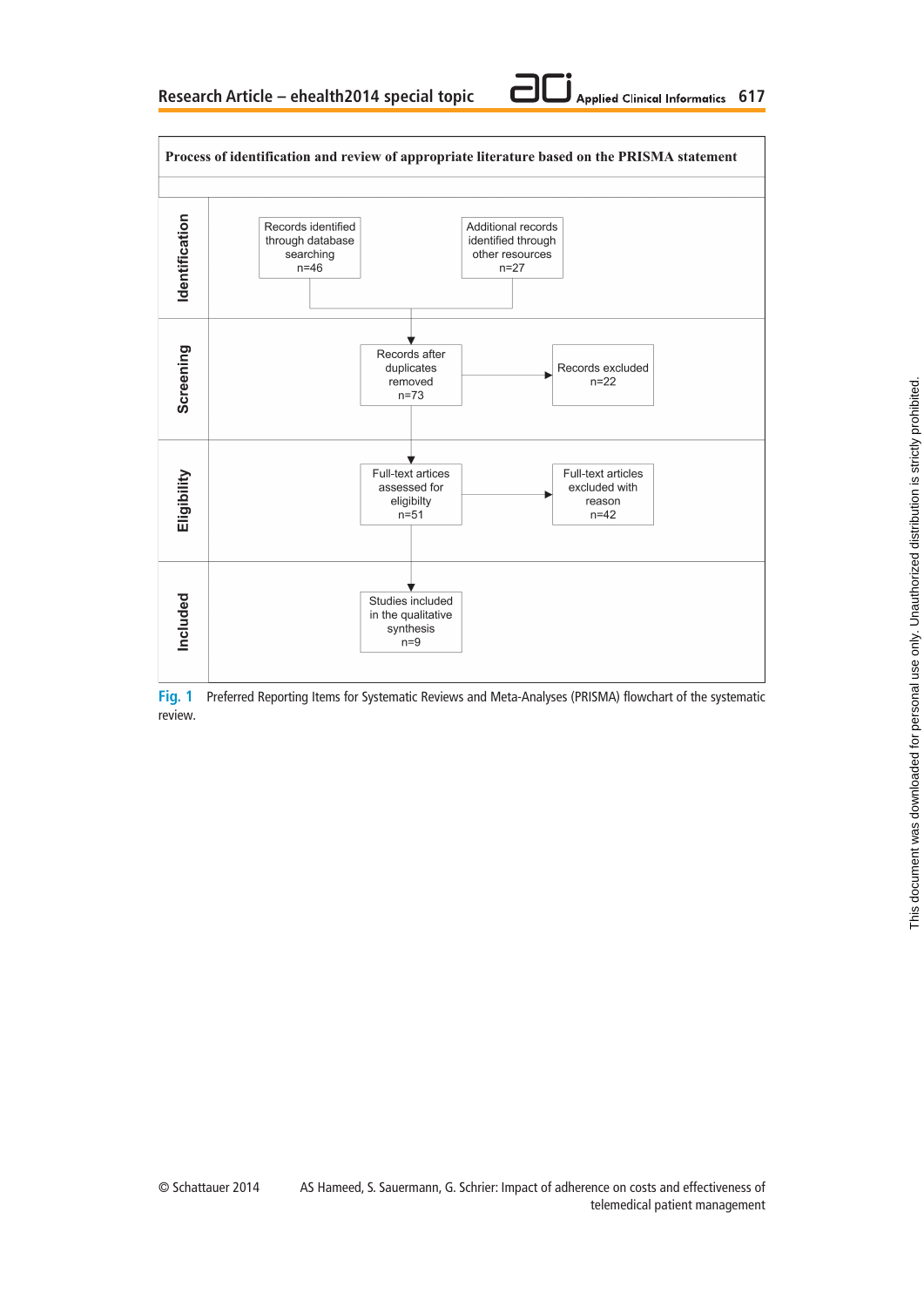| Applied Clinical Informatics 619 |  |
|----------------------------------|--|

| <b>Author</b><br>Year                    | Study/<br><b>Journal</b>                                                                                                                                                                                                             | Type of dis-<br>ease<br>(Sample<br>Size)/Adher-<br>ence/Com-<br>pliance | <b>Type of Study</b>                                                                                                                     | <b>Duration of</b><br>patients'<br>partici-<br>pation in<br>study | <b>Country</b> |
|------------------------------------------|--------------------------------------------------------------------------------------------------------------------------------------------------------------------------------------------------------------------------------------|-------------------------------------------------------------------------|------------------------------------------------------------------------------------------------------------------------------------------|-------------------------------------------------------------------|----------------|
| Banka et al.<br>2013 [11]                | Incremental Cost-Effective-<br>ness of Guideline-Directed<br><b>Medical Therapies for</b><br>Heart Failure/<br><b>JACC</b>                                                                                                           | HF with re-<br>duced ejection<br>fraction<br>(n.a)/10/0                 | Standard health-<br>care<br>Observational<br>trial: cohort (fol-<br>low-up)                                                              | $12-41$ months                                                    | <b>USA</b>     |
| Chen et al.<br>2013 [12]                 | <b>Clinical Outcome and</b><br>Cost-Effectiveness of a<br>Synchronous Telehealth<br>Service for Seniors and<br>Non-seniors with Cardio-<br>vascular Diseases/<br><b>JMIR</b>                                                         | Cardio-vascu-<br>lar diseases<br>(141)/2/2                              | Telemedicine<br>healthcare<br>Quasi-Experimen-<br>tal (non-random-<br>ized controlled<br>trial)                                          | 6 months                                                          | <b>TW</b>      |
| De Lusignan<br>et al.<br>2001 [13]       | Compliance and effective-<br>ness of 1 year's home tele-<br>monitoring. The report of a<br>pilot study of patients with<br>chronic heart failure/<br>European Journal of Heart<br>Failure                                            | <b>Chronic HF</b><br>(20)/0/10                                          | Telemedicine vs.<br>standard care<br>RCT                                                                                                 | 12 months                                                         | <b>UK</b>      |
| et al.<br>2013 [14]                      | Guzman-Clark Predictors and Outcomes<br>of Early Adherence to the<br>Use of a Home Telehealth<br>Device by Older Veterans<br>with Heart Failure/<br>Telemedicine and e-Health                                                        | HF<br>(248)/84/1                                                        | Telemedicine<br>Retrospective co-<br>hort study                                                                                          | 3 months                                                          | <b>USA</b>     |
| Heinen-Kam-<br>merer et al.<br>2003 [15] | Telemedizin in der Tertiär-<br>prävention:<br>Wirtschaftlichkeits-Analyse<br>des Telemedizin-Projektes<br>Zertiva bei Herzinsuffizienz HF telemoni-<br>Patienten der Techniker<br>Krankenkasse/<br>Springer Berlin Heidelberg        | <b>HF</b> standard<br>care<br>(111)/0/0<br>toring<br>(111)/0/0          | Telemedicine vs.<br>standard health-<br>care<br>cost-effectiveness<br>analysis based on<br>TEN-HMS prospec-<br>tive, randomized<br>study | 6 months                                                          | <b>GE</b>      |
| Pandor et al.<br>2013 [16]               | Home telemonitoring or<br>structured telephone sup-<br>port programmes after re-<br>cent discharge in patients<br>with heart failure: system-<br>atic review and economic<br>evaluation/<br><b>Health Technology Assess-</b><br>ment | <b>HF</b><br>(n.a)/11/5                                                 | Telemedicine vs.<br>standard health-<br>care systematic re-<br>view                                                                      | 07/2010<br>$-08/2012$                                             | <b>UK</b>      |

**Table 1** Overview on the characteristics of the articles finally selected for review. The figures for Adherence / Compliance in the third column indicate how often these terms are present in the respective article.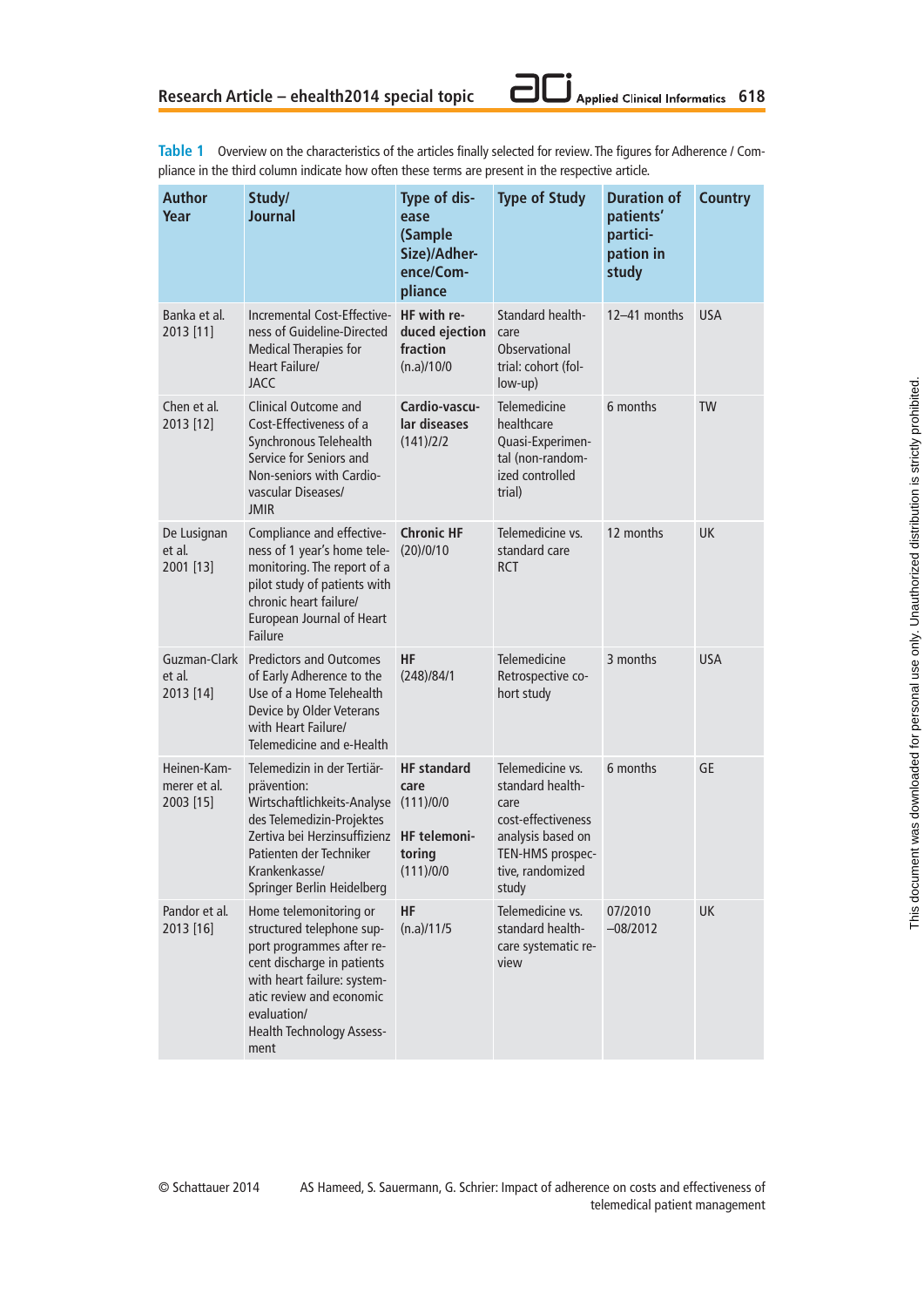| Applied Clinical Informatics 619 |  |
|----------------------------------|--|

| <b>Author</b><br>Year           | Study/<br><b>Journal</b>                                                                                                                                                   | Type of dis-<br>ease<br>(Sample<br>Size)/Adher-<br>ence/Com-<br>pliance                                                                 | <b>Type of Study</b>                                       | <b>Duration of</b><br>patients'<br>partici-<br>pation in<br>study | <b>Country</b> |
|---------------------------------|----------------------------------------------------------------------------------------------------------------------------------------------------------------------------|-----------------------------------------------------------------------------------------------------------------------------------------|------------------------------------------------------------|-------------------------------------------------------------------|----------------|
| Ramaekers et<br>al.<br>2009 [7] | Adherence Among Tele-<br>monitored Patients with<br><b>Heart Failure to Pharmaco-</b><br>logical and Nonpharmaco-<br>logical Recommendations/<br>Telemedicine and e-Health | <b>HF</b><br>(101)/46/9                                                                                                                 | Telemedicine vs.<br>standard health-<br>care<br><b>RCT</b> | first 3 months                                                    | N <sub>1</sub> |
| Rohdeet al.<br>2013 [17]        | Cost-effectiveness of heart<br>failure therapies/<br>Nature reviews cardiology                                                                                             | <b>HF</b><br>(n.a)/0/0                                                                                                                  | Comparison of<br>cost-effectiveness<br>therapies           | n.a                                                               | <b>BR</b>      |
| Sokol et al.<br>2005 [18]       | Impact of Medication Ad-<br>herence on Hospitalization<br>Risk and Healthcare Cost/<br><b>Medical Care</b>                                                                 | <b>Diabetes</b><br>(3260)<br><b>Hypertension</b><br>(7981)<br>Hypercholeste-<br>rolemia<br>(2981)<br><b>Congestive HF</b><br>(863)/82/4 | Standard health-<br>care Retrospective<br>cohort study     | 12 months                                                         | <b>USA</b>     |

### **Table 1** Continued